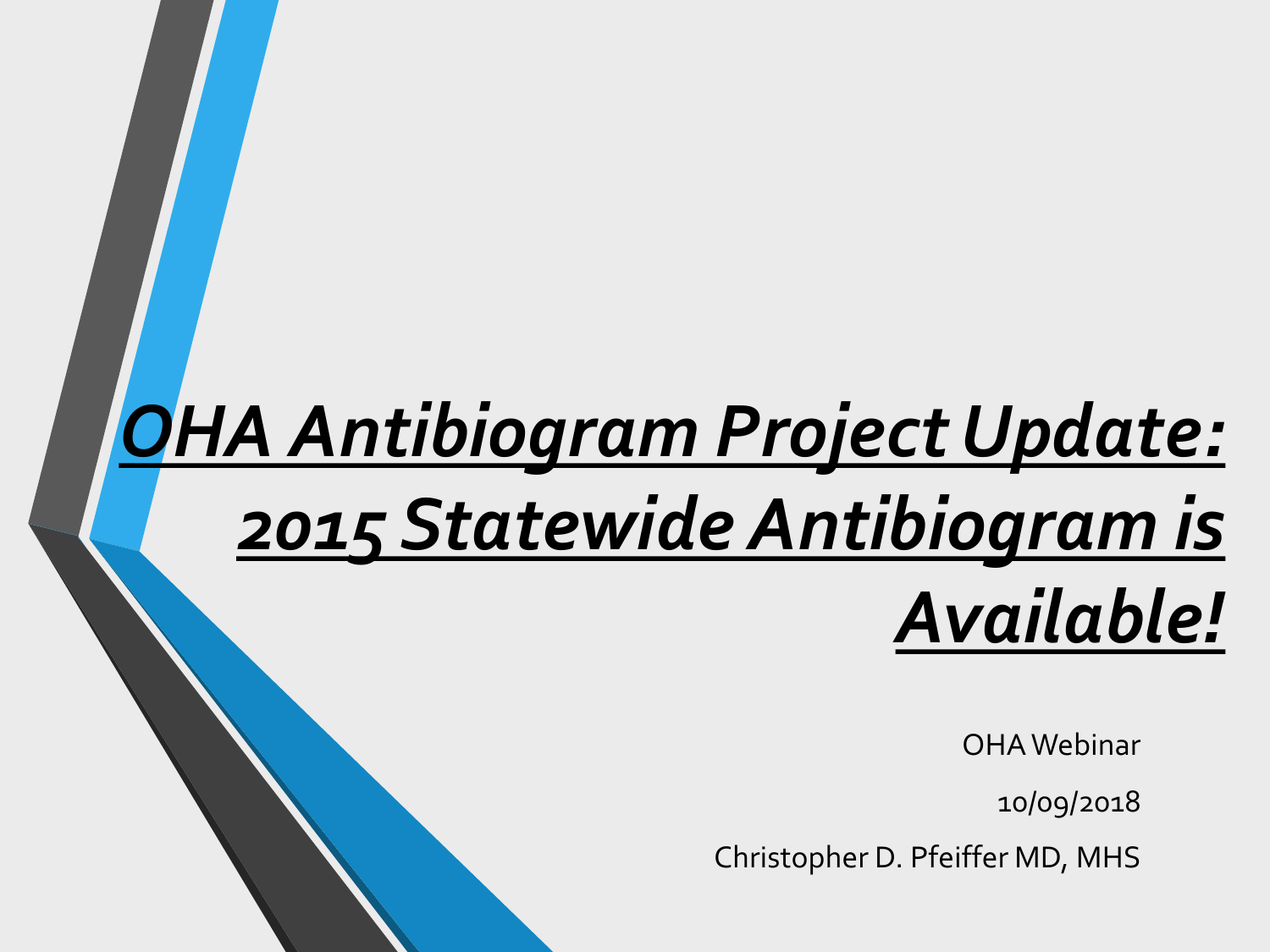## Background

Guidelines exist regarding best practice for creation and dissemination. If guidelines were followed:

- Local utility would likely improve
- Cross-facility & regional comparison would be possible
- Guideline adherence not previously evaluated in our region

No Oregon statewide antibiogram previously available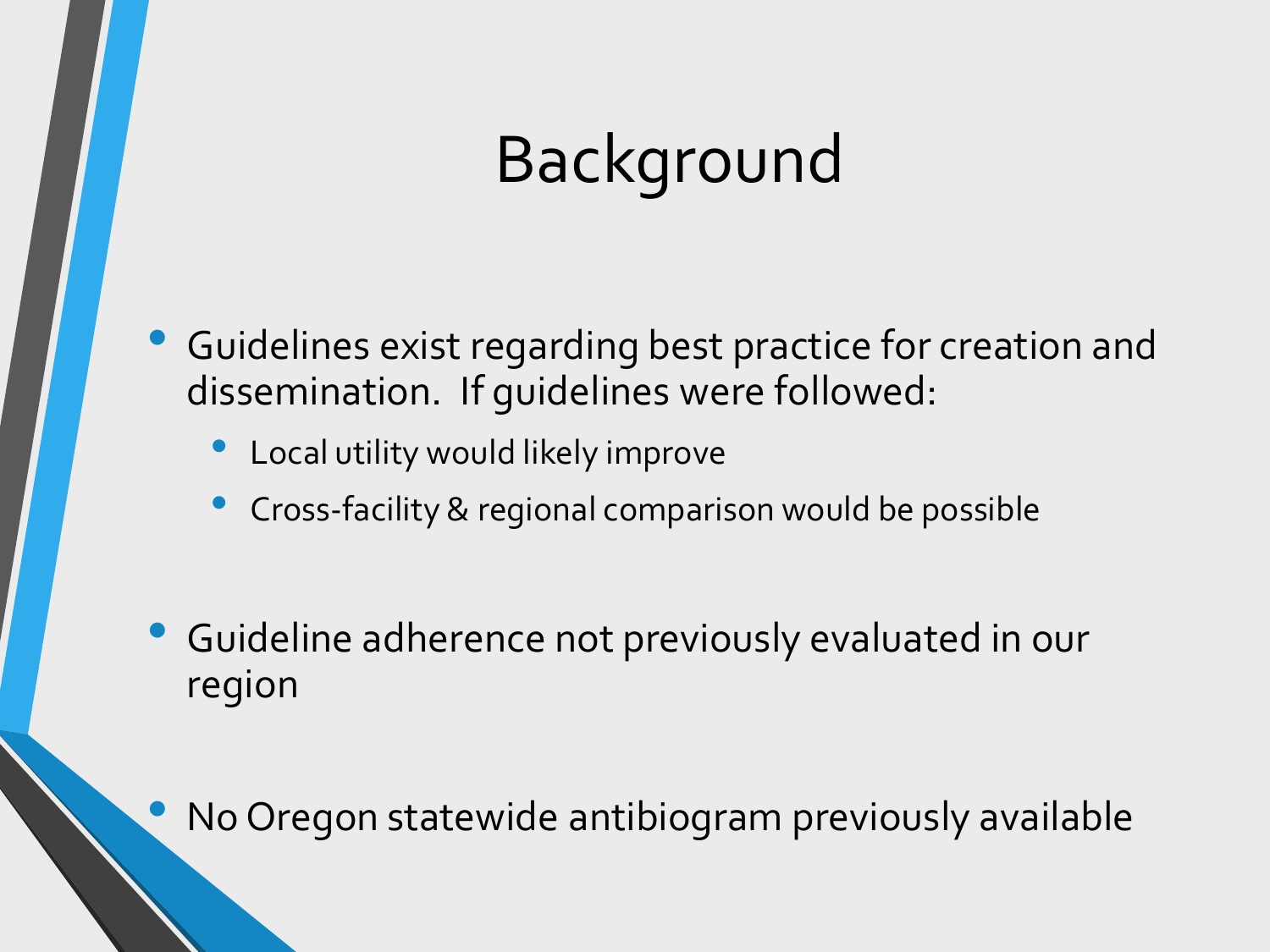## Why the Antibiogram?

- "…prove useful to clinicians in the selection of the most appropriate agents for initial empirical antimicrobial therapy".
	- Other analysis for clinicians, infection control, epidemiologists, pharmacists, others\*

\*CLSI M39-A4, page 11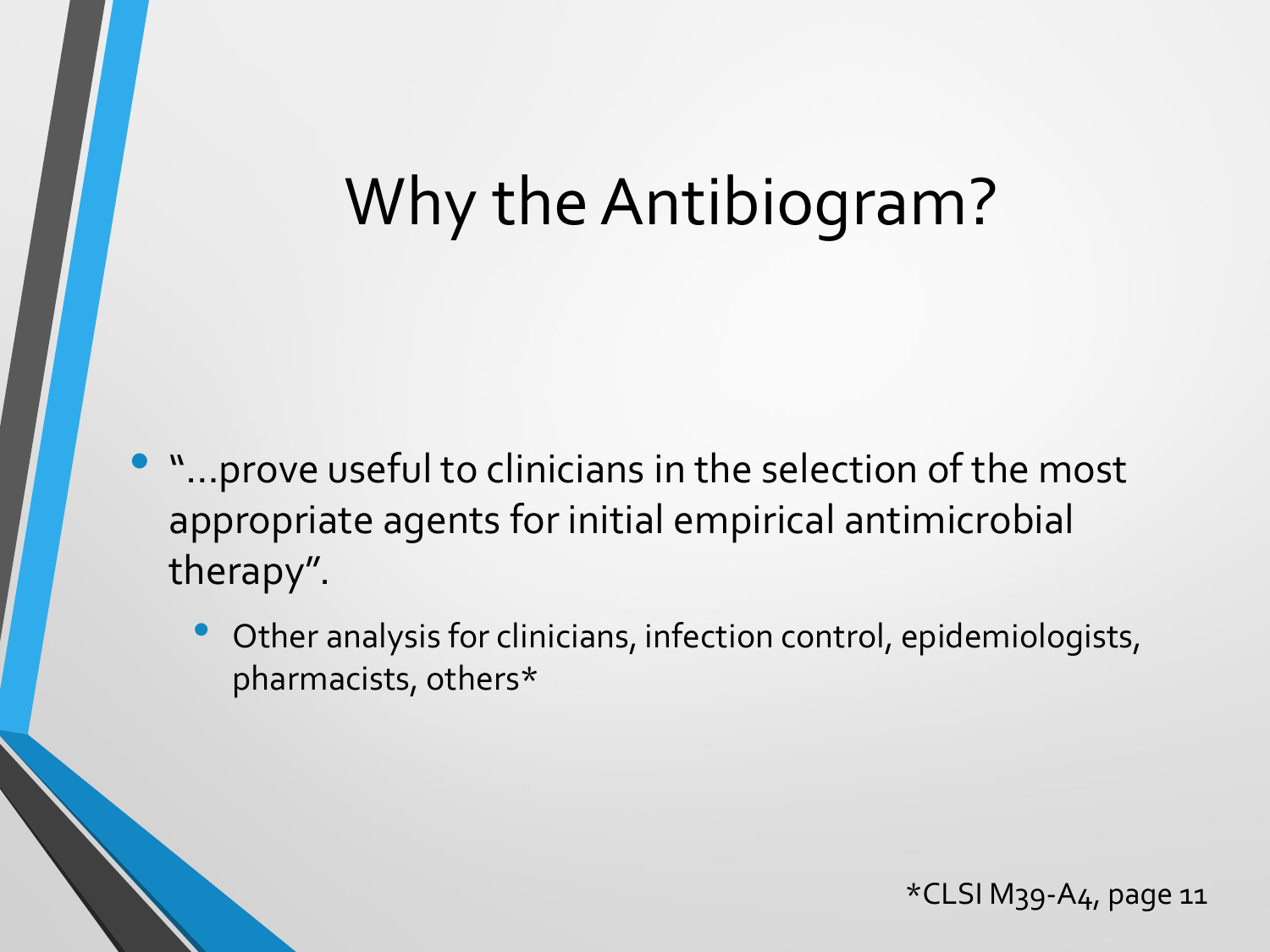## What's Possible: Statewide Antibiogram

• Offer regional perspective of empiric treatment for UTI, community-acquired intraabdominal infection, community-acquired bloodstream infection, etc.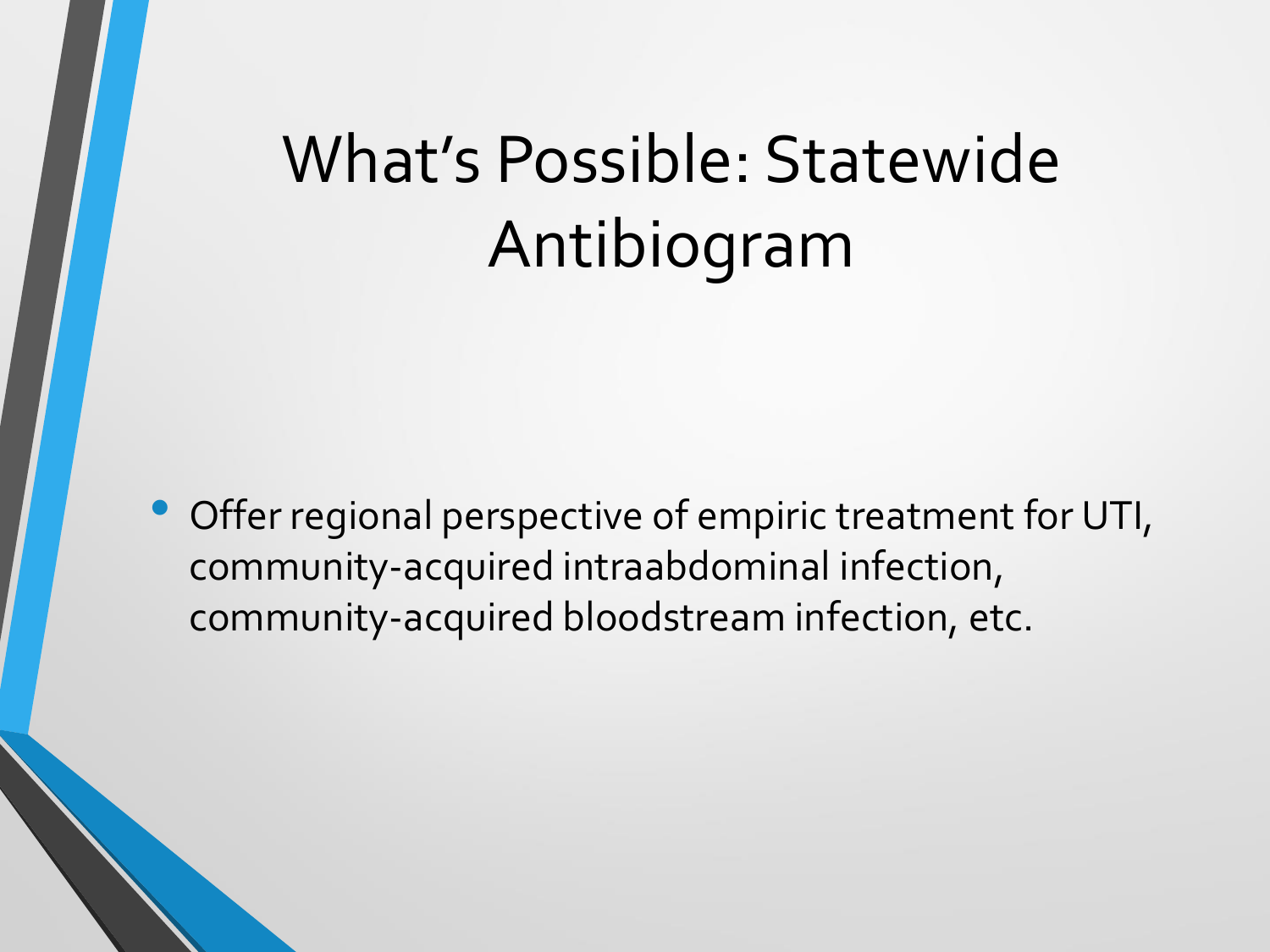#### So, where do we start in Oregon?

•Create an accurate, standardized local Antibiogram!

•Collate an Oregon Statewide Antibiogram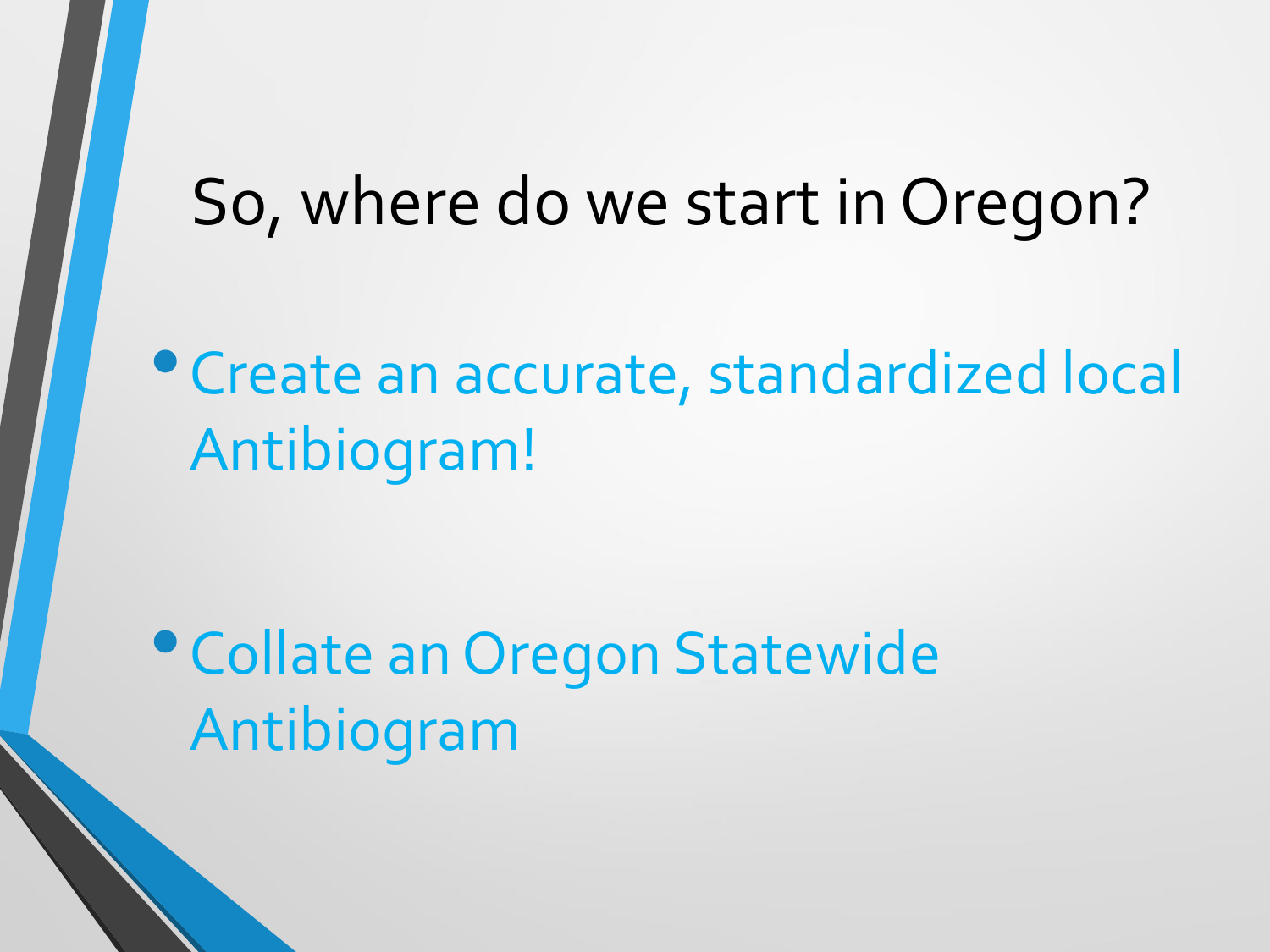#### How to Standardize Across Oregon?



• "Recommendations for the collection, analysis, and presentation of cumulative antimicrobial susceptibility test data."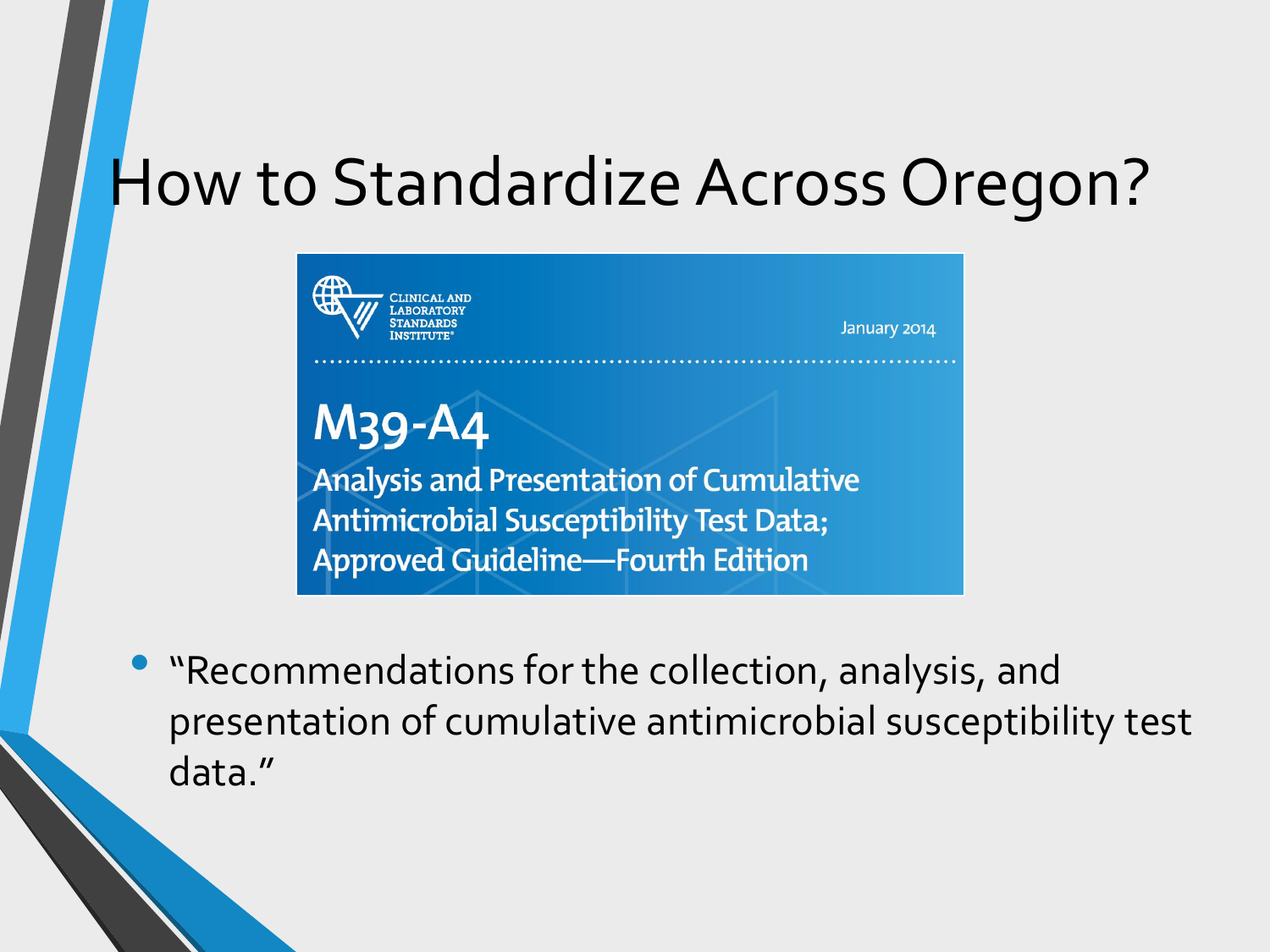#### Methods- Inclusion Criteria

- Laboratories that create cumulative Antibiograms for Oregon hospitals with available contact information via the Oregon Health Authority
- Infection Prevention Programs of Oregon hospitals with available contact information via the Oregon Health Authority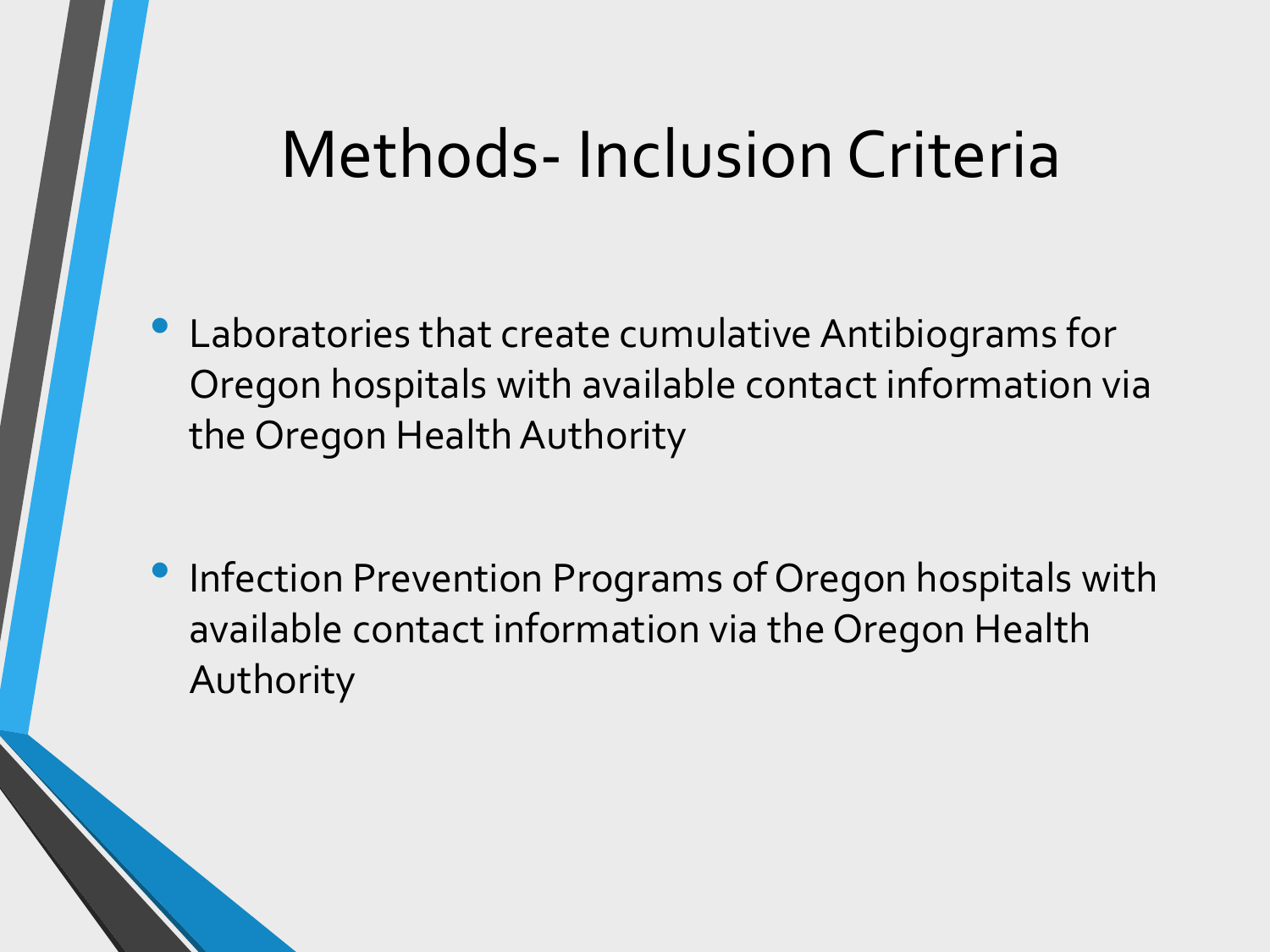## Results

Response Rates Lab Survey: 25/25 (100%) Response of Confirmatory Phone calls: 25/25 (100%) Antibiogram Collection Rate: 22/25 (88%) Response Rates Infection Prevention Survey: 53/62 (85%)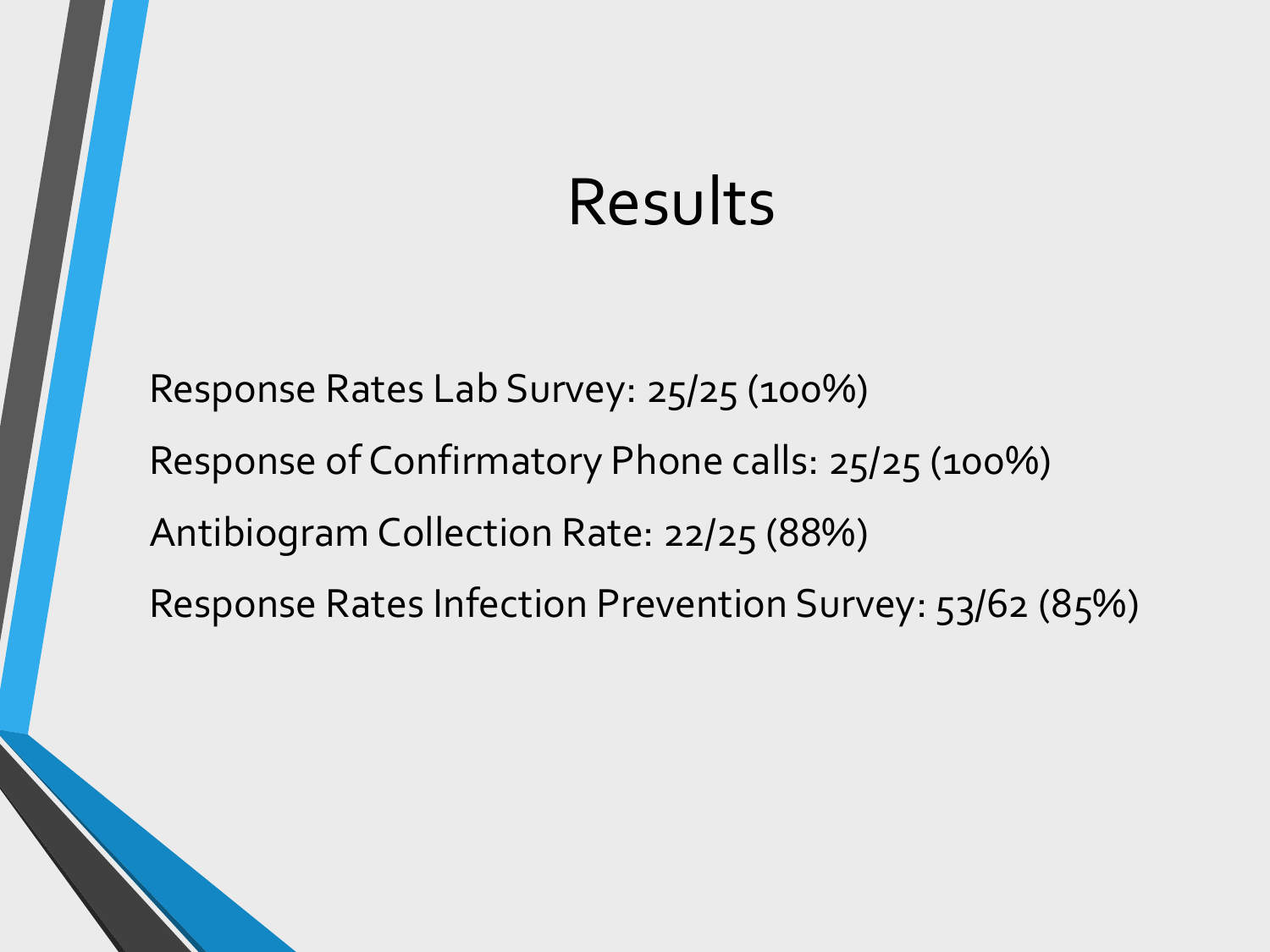## Summary of **Survey** Results (1)

- Oregon laboratories reported & demonstrated **inconsistent adherence** to CLSI M39A4 *and* only **partial adoption** of updated Gram-negative CLSI M100-27 breakpoints
	- Each issue compounds to complicate cross-facility comparison
- ~75% of laboratories employed Enhanced Antibiogram
	- ~50% of those only stratified MSSA vs. MRSA.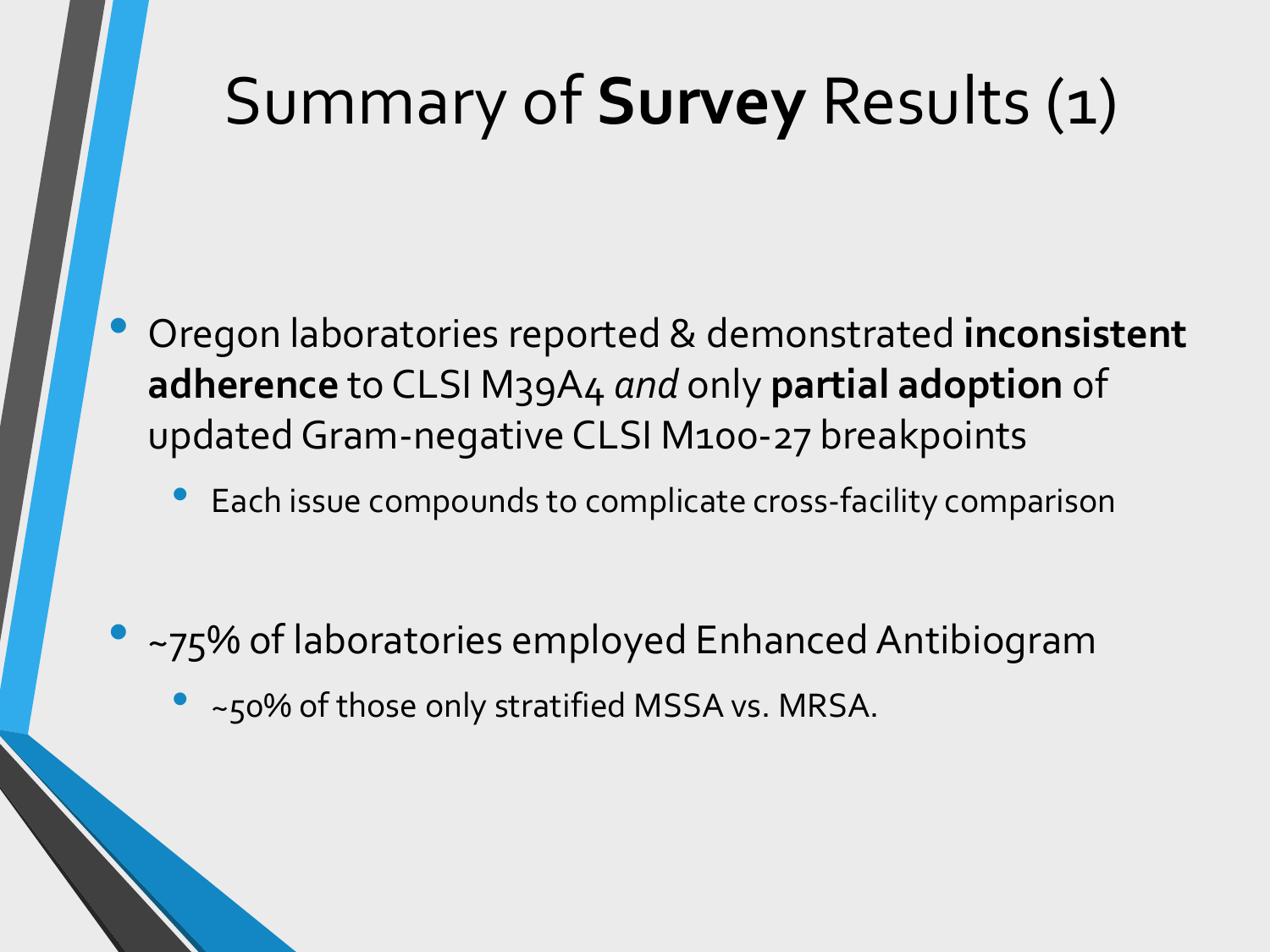## Survey Summary (2)

• IP survey: only 50-60% of hospitals used the Antibiogram to impact relevant clinical operations such as clinical decision pathways, antibiotic stewardship.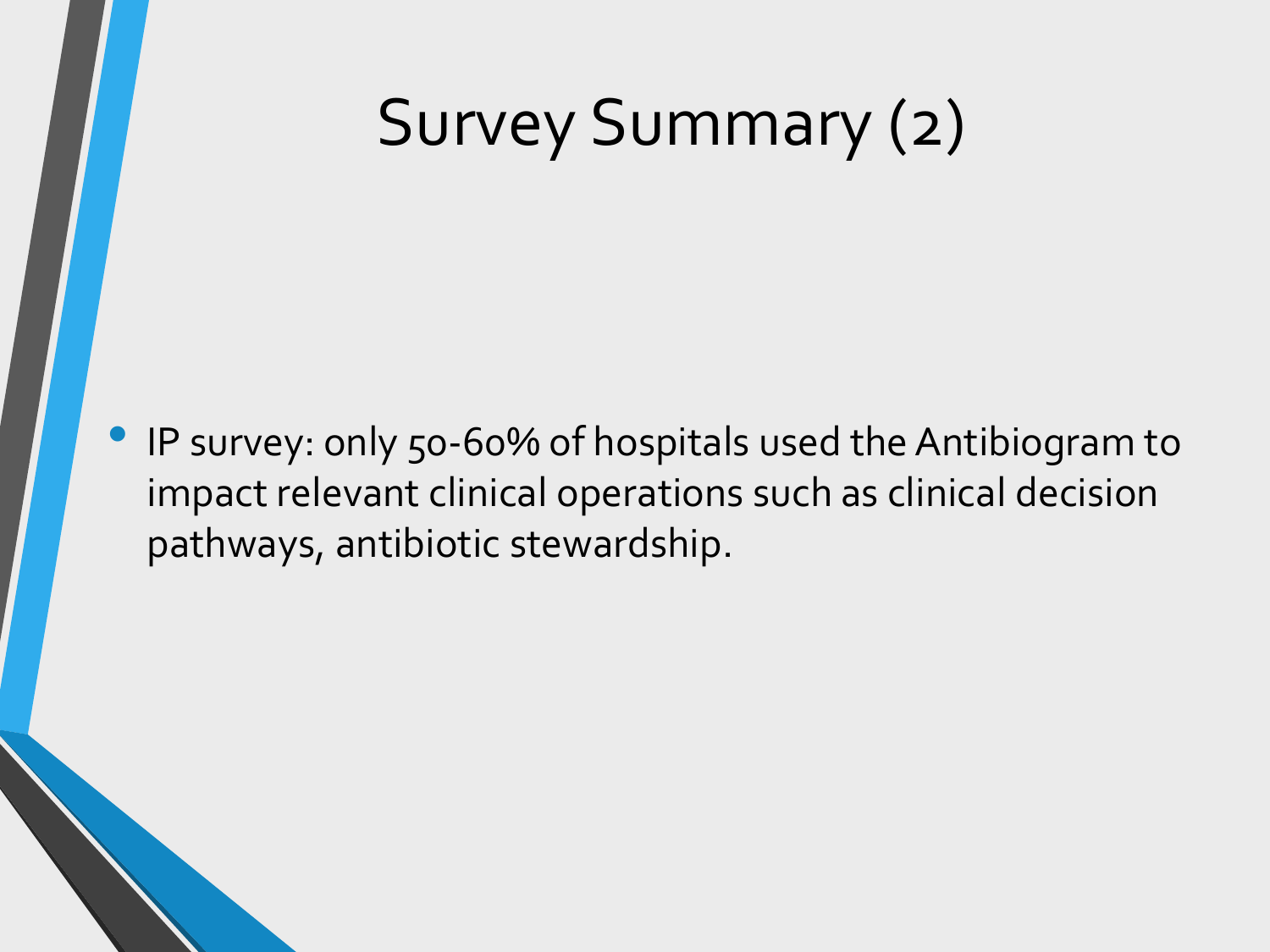## Recommendations

- **To create accurate and standardized Antibiograms, all facilities should adopt updated CLSI-recommended guidelines.**
	- ◆ Adhere to "routine Antibiogram" recommendations in M39A4
	- ✓Employ "enhanced Antibiogram" techniques as appropriate for the clinical needs of the facility/health system
		- ✓E.g., syndromic (outpatient UTI, ICU sepsis), by organism (MRSA vs MSSA)
	- ✓Adopt updated CLSI breakpoints
- **Facilities should publicize the Antibiogram in ways that impact clinical operations (locally and regionally)**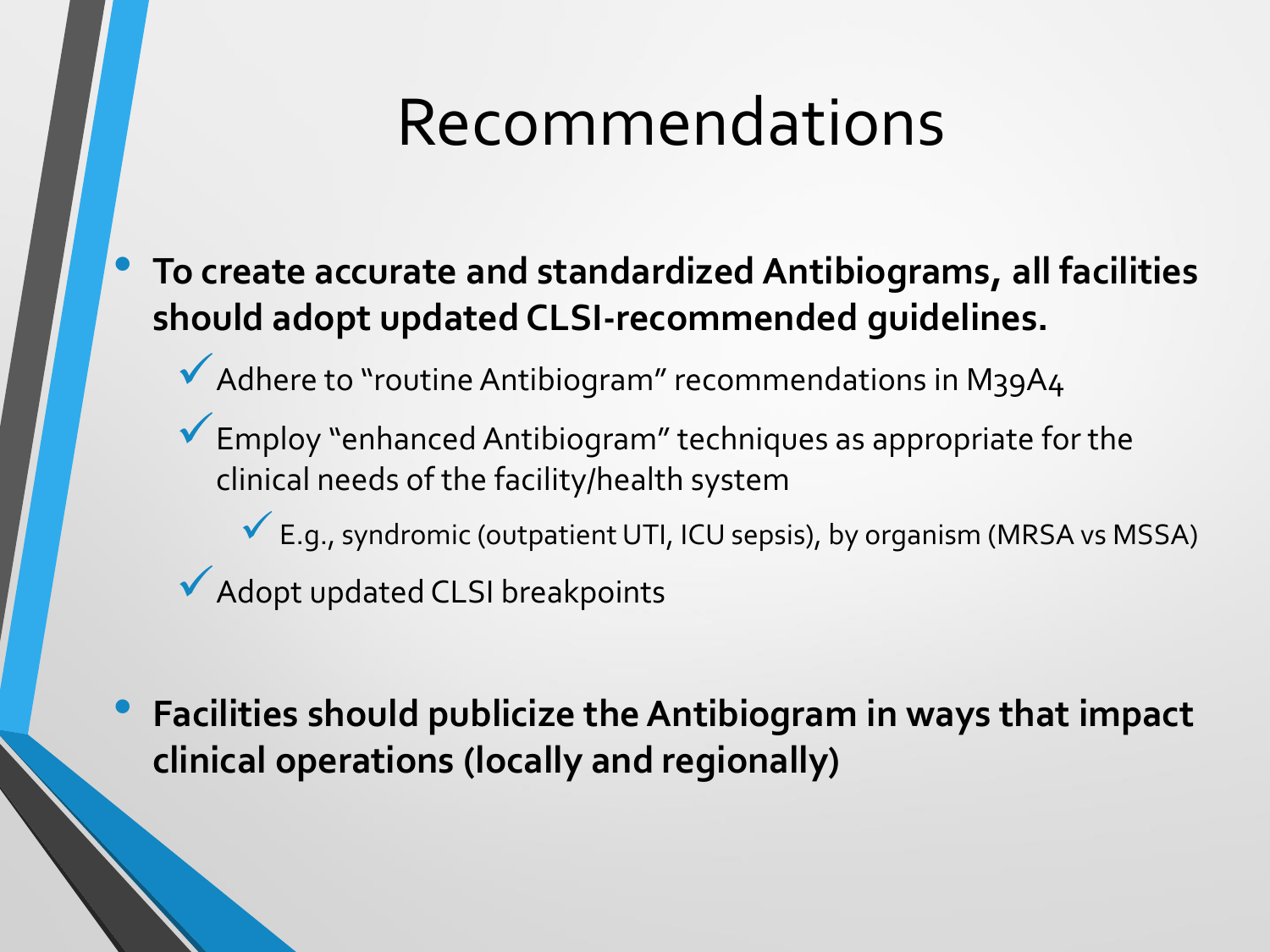### Statewide Antibiogram - Methods

• Drug-bug susceptibility data from the individual facility report were calculated to create #organisms/#susceptible (not %) and entered into Excel.

- Data from each facility's antibiogram were merged.
- Data were stratified by Portland Tri-County area vs. not.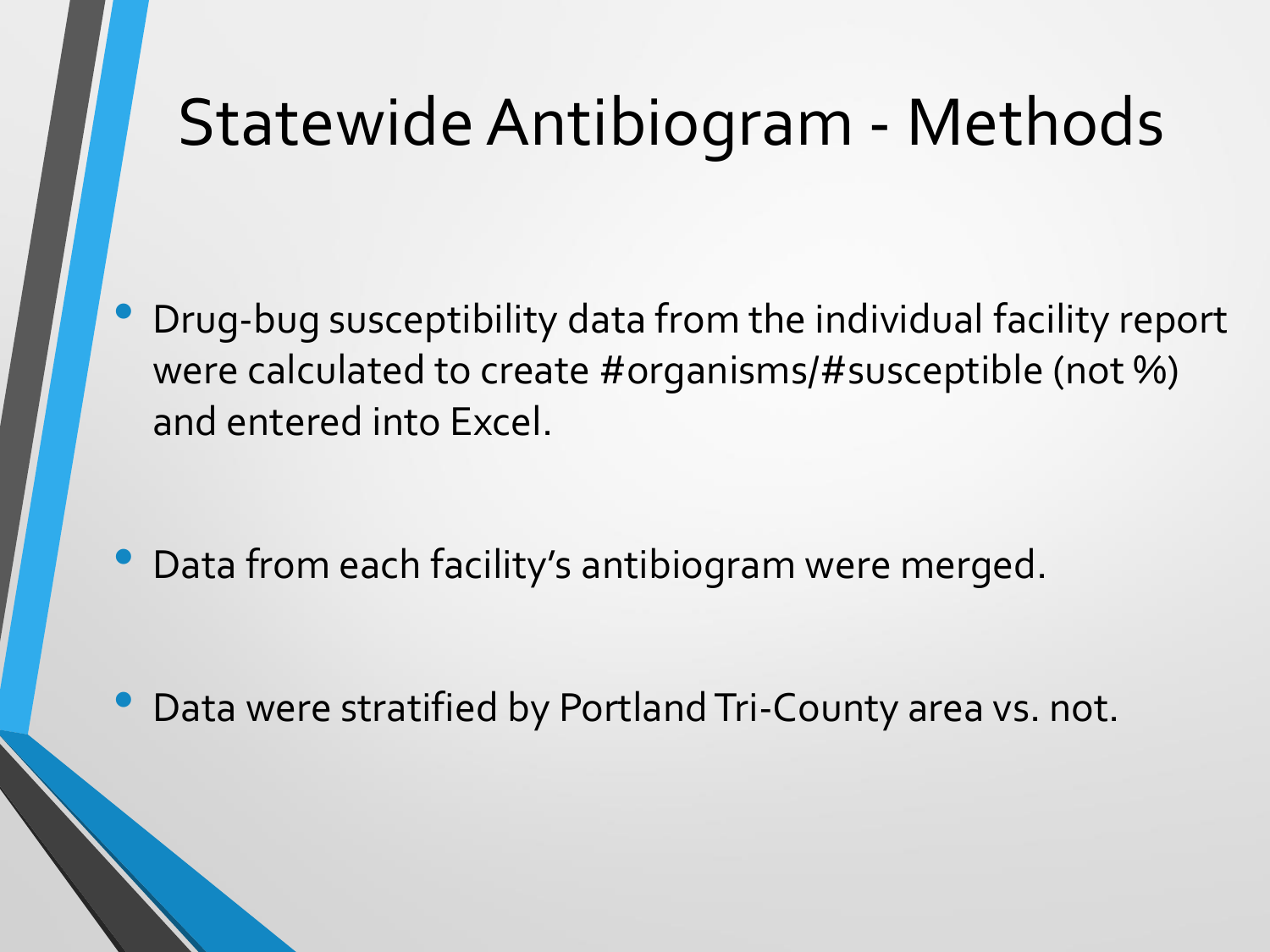#### Oregon - 1 January- 31 December 2015 Cumulative Antimicrobial Susceptibility Report \*

| Gram-Positive Isolates: % Susceptible |           |            |            |           |             |              |           |            |           |                                  |            |             |              |                |
|---------------------------------------|-----------|------------|------------|-----------|-------------|--------------|-----------|------------|-----------|----------------------------------|------------|-------------|--------------|----------------|
|                                       | $n =$ $+$ | Penicillin | Ampicillin | Oxacillin | Ceftriaxone | Tetracycline | Linezolid | Daptomycin | Meropenem | Sulfamethoxazole<br>Trimethoprim | Vancomycin | Clindamycin | Erythromycin | Nitrofurantoin |
| $S.$ aureus $\ddagger$                | 28471     |            |            | 60%       |             |              |           |            |           |                                  |            |             |              |                |
| <b>MRSA</b>                           | 8858      |            |            | 0%        |             | 96%          | 100%      | 100%       |           | 97%                              | 100%       | 66%         | 8%           | 98%            |
| <b>MSSA</b>                           | 13854     | 20%        |            | 100%      |             | 96%          | 100%      | 100%       |           | 99%                              | 100%       | 87%         | 66%          | 100%           |
| S. pneumoniae                         | 1144      |            |            |           |             | 87%          | 100%      |            | 95%       | 84%                              | 100%       | 90%         | 76%          |                |
| <b>Meningitis</b>                     | 254       | 81%        |            |           | 95%         |              |           |            |           |                                  |            |             |              |                |
| <b>Non-Meningitis</b>                 | 254       | 99%        |            |           | 100%        |              |           |            |           |                                  |            |             |              |                |
| E. faecalis                           | 7421      | 99%        | 99%        |           |             | 21%          | 99%       | 100%       |           |                                  | 99%        |             | 32%          | 99%            |
| E. faecium                            | 578       | 50%        | 37%        |           |             | 37%          | 100%      | 93%        |           |                                  | 55%        |             | 16%          | 32%            |
| S. agalactiae                         | 391       | 100%       | 100%       |           | 100%        |              |           |            |           | 100%                             | 100%       | 56%         | 54%          |                |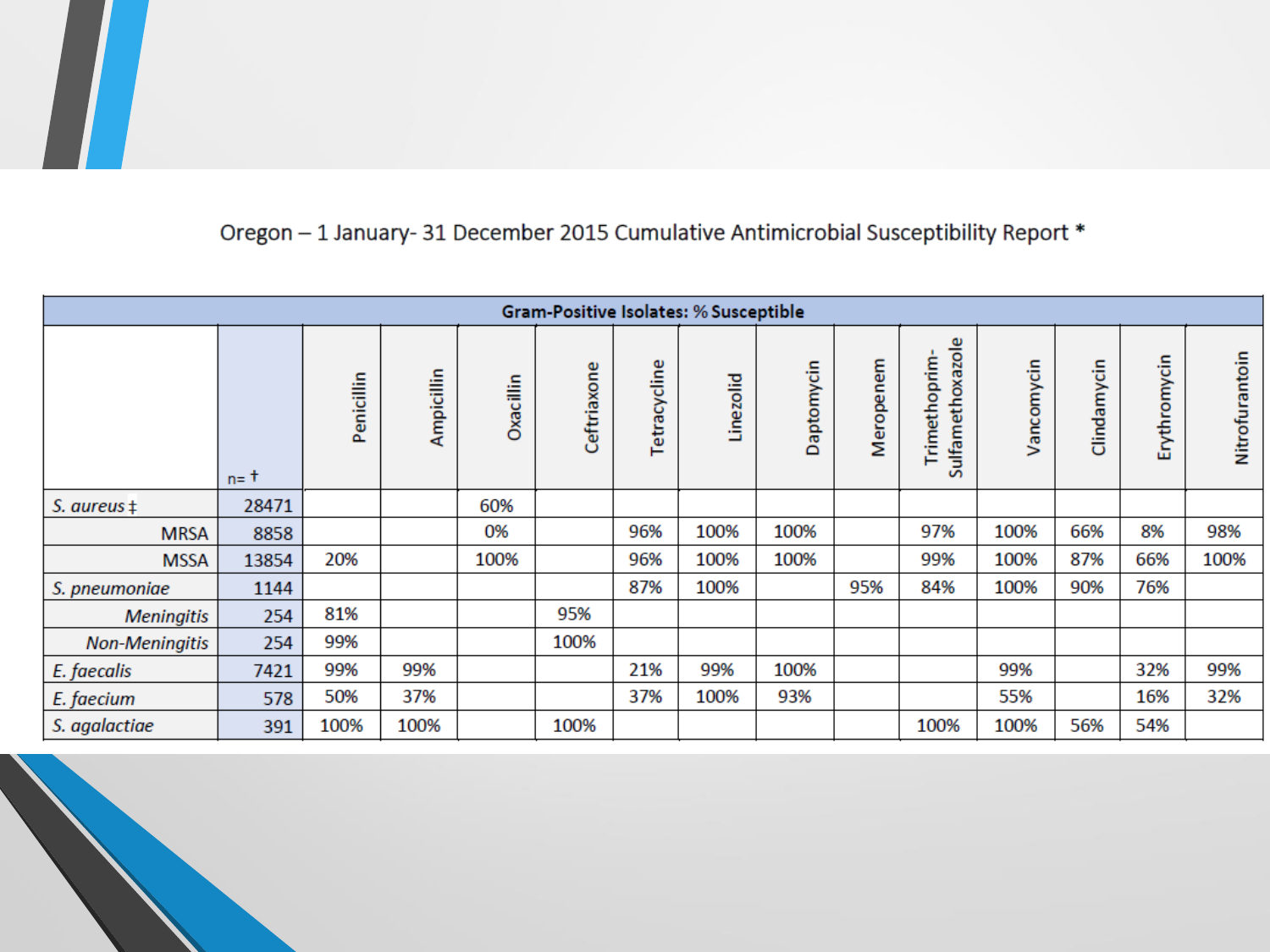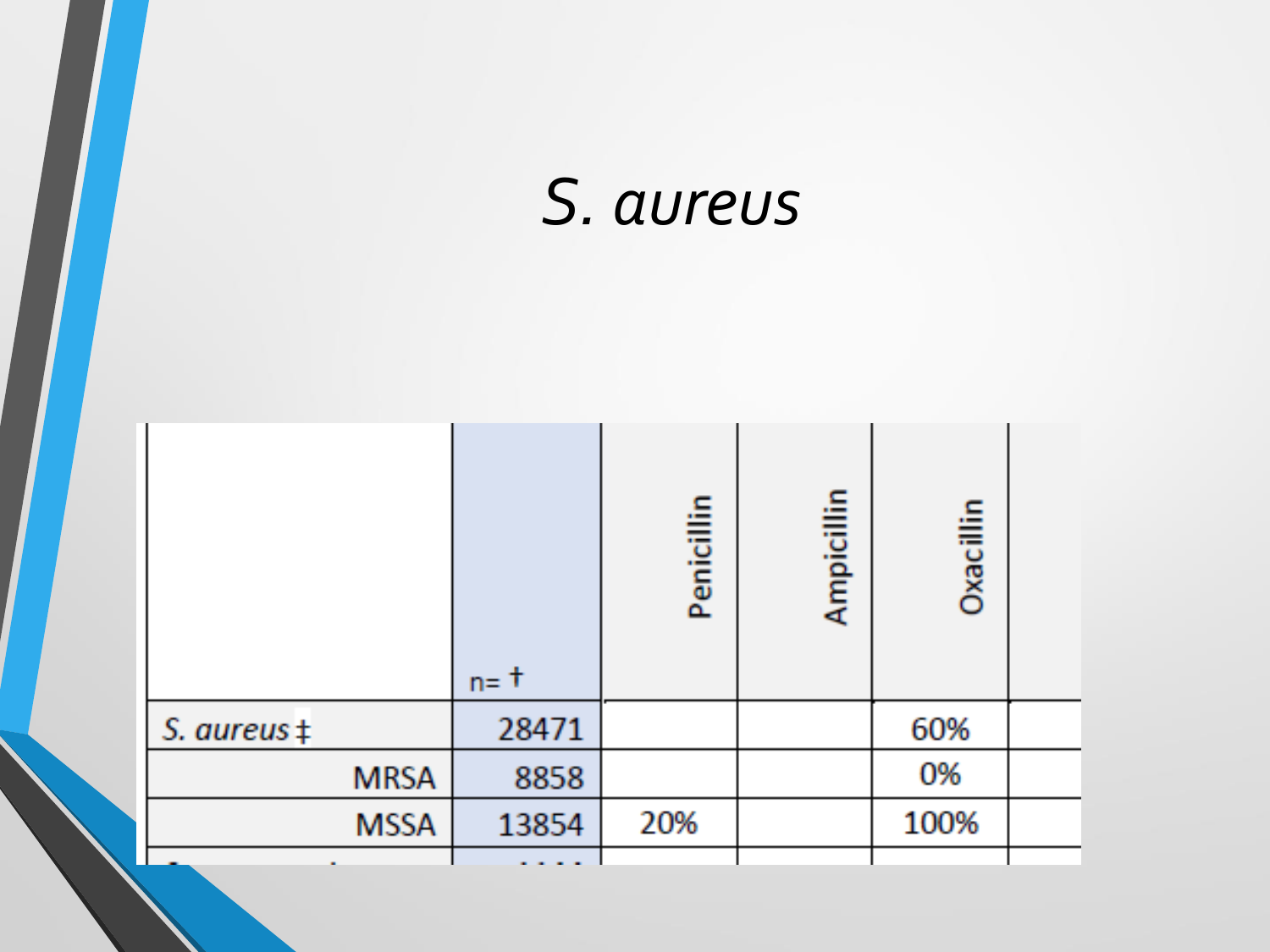#### Other Gram-Positive Highlights

- Staph & *E. faecalis* high degree of Nitrofurantoin susceptibility for UTI (unlike *E. faecium*)
- *S. pneumo* ~25% of isolates had mening vs. non-mening breakpoints published
- GBS: relatively low clinda/erythro susceptibility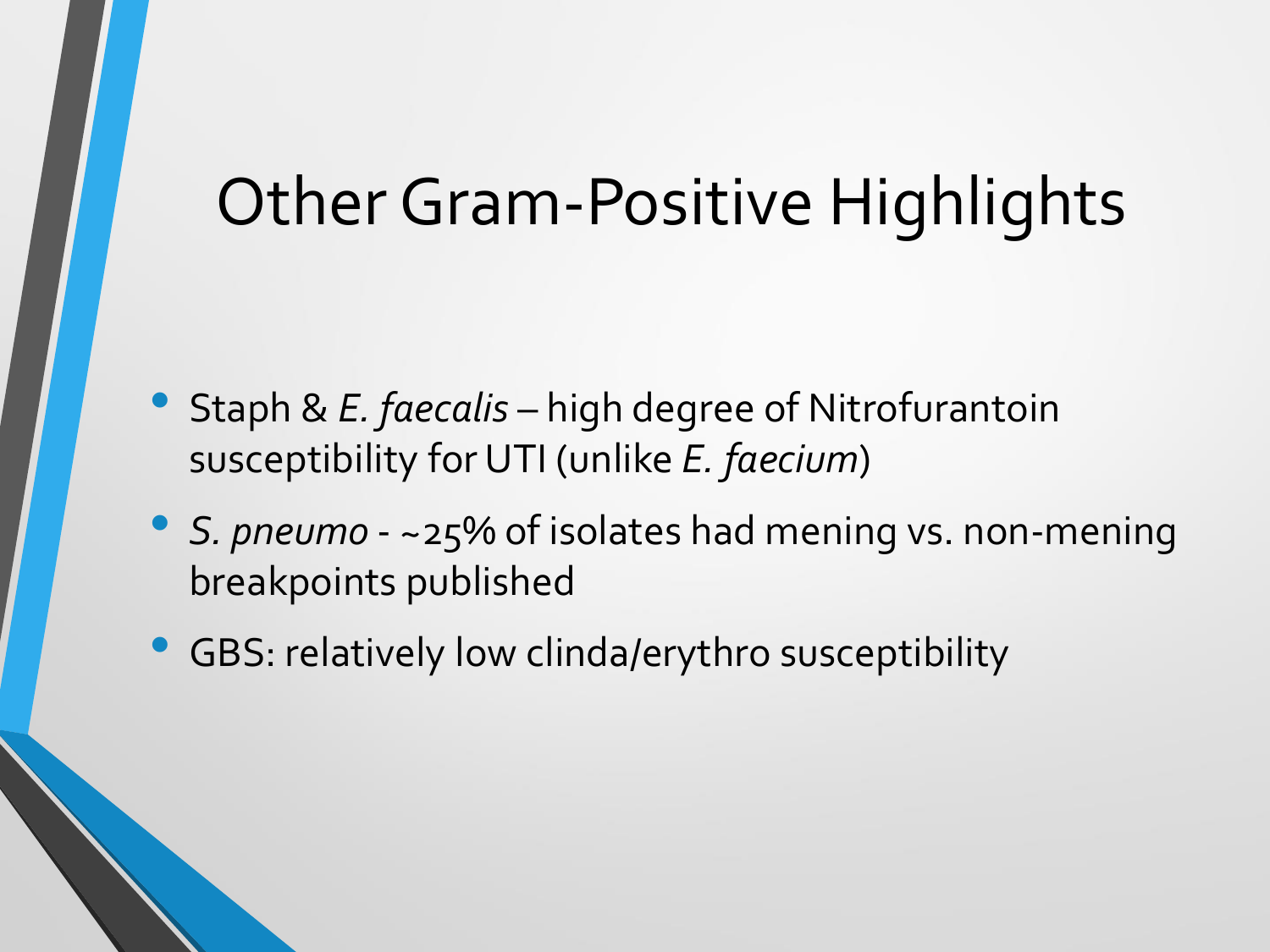

| <b>Gram-Negative Isolates: % Susceptible</b> |         |            |                                |                                       |                                                |                                |             |                     |                  |                  |              |               |                      |                                                                                              |                 |            |                |             |                |
|----------------------------------------------|---------|------------|--------------------------------|---------------------------------------|------------------------------------------------|--------------------------------|-------------|---------------------|------------------|------------------|--------------|---------------|----------------------|----------------------------------------------------------------------------------------------|-----------------|------------|----------------|-------------|----------------|
|                                              | $n = 1$ | Ampicillin | ctam<br>picillin<br>Sulba<br>ξ | Acid<br>icillin<br>Clavulanic<br>moxi | actam<br>Piperacillin<br>8 <sub>o</sub><br>Se. | $rac{1}{5}$<br><b>az</b><br>۴ö | Ceftriaxone | ime<br>2i<br>ā<br>ŧ | Φ<br>Ē<br>e<br>₩ | enem<br>tap<br>ш | nem<br>miper | penem<br>Mero | floxacin<br>pro<br>ក | $rac{e}{\circ}$<br>methoxaz<br>Ë<br>Ω<br>o<br>€<br>Φ<br><b>GD</b><br>Ě<br>₹<br>Έ<br>$\omega$ | cycline<br>etra | Gentamycin | mycin<br>obrai | ΰ<br>σ<br>Ĕ | Nitrofurantoin |
| E. coli                                      | 78574   | 59%        | 64%                            | 94%                                   | 95%                                            | 87%                            | 93%         |                     | 95%              | 100%             | 100%         | 100%          | 84%                  | 79%                                                                                          |                 | 92%        | 92%            | 100%        | 94%            |
| K. pneumoniae                                | 10866   |            | 88%                            | 96%                                   | 97%                                            | 94%                            | 97%         |                     | 98%              | 100%             | 100%         | 100%          | 96%                  | 92%                                                                                          |                 | 98%        | 97%            | 100%        | 41%            |
| E. aerogenes                                 | 1134    |            |                                |                                       | 87%                                            |                                | 83%         |                     | 99%              | 98%              | 85%          | 100%          | 98%                  | 98%                                                                                          |                 | 99%        | 99%            | 100%        | 17%            |
| E. cloacae<br>complex                        | 2810    |            |                                |                                       | 86%                                            |                                | 80%         |                     | 97%              | 96%              | 97%          | 99%           | 96%                  | 89%                                                                                          |                 | 98%        | 98%            | 100%        | 30%            |
| S. marcescens                                | 879     |            |                                |                                       | 93%                                            |                                | 92%         |                     | 99%              | 100%             | 97%          | 99%           | 93%                  | 98%                                                                                          |                 | 99%        | 93%            | 99%         |                |
| P. aeruginosa                                | 6134    |            |                                |                                       | 94%                                            |                                |             |                     | 92%              |                  | 89%          | 92%           | 82%                  |                                                                                              |                 | 90%        | 98%            | 97%         |                |
| A. baumanii<br>complex                       | 322     |            | 93%                            |                                       | 66%                                            |                                | 30%         | 77%                 | 86%              |                  | 100%         | 97%           | 91%                  | 88%                                                                                          | 96%             | 90%        | 94%            | 94%         |                |
| H. influenzae ‡                              | 619     | 78%        |                                |                                       |                                                |                                |             |                     |                  |                  |              |               |                      |                                                                                              |                 |            |                |             |                |
| S. maltophilia                               | 778     |            |                                |                                       |                                                |                                |             | 50%                 |                  |                  |              |               |                      | 92%                                                                                          |                 |            |                |             |                |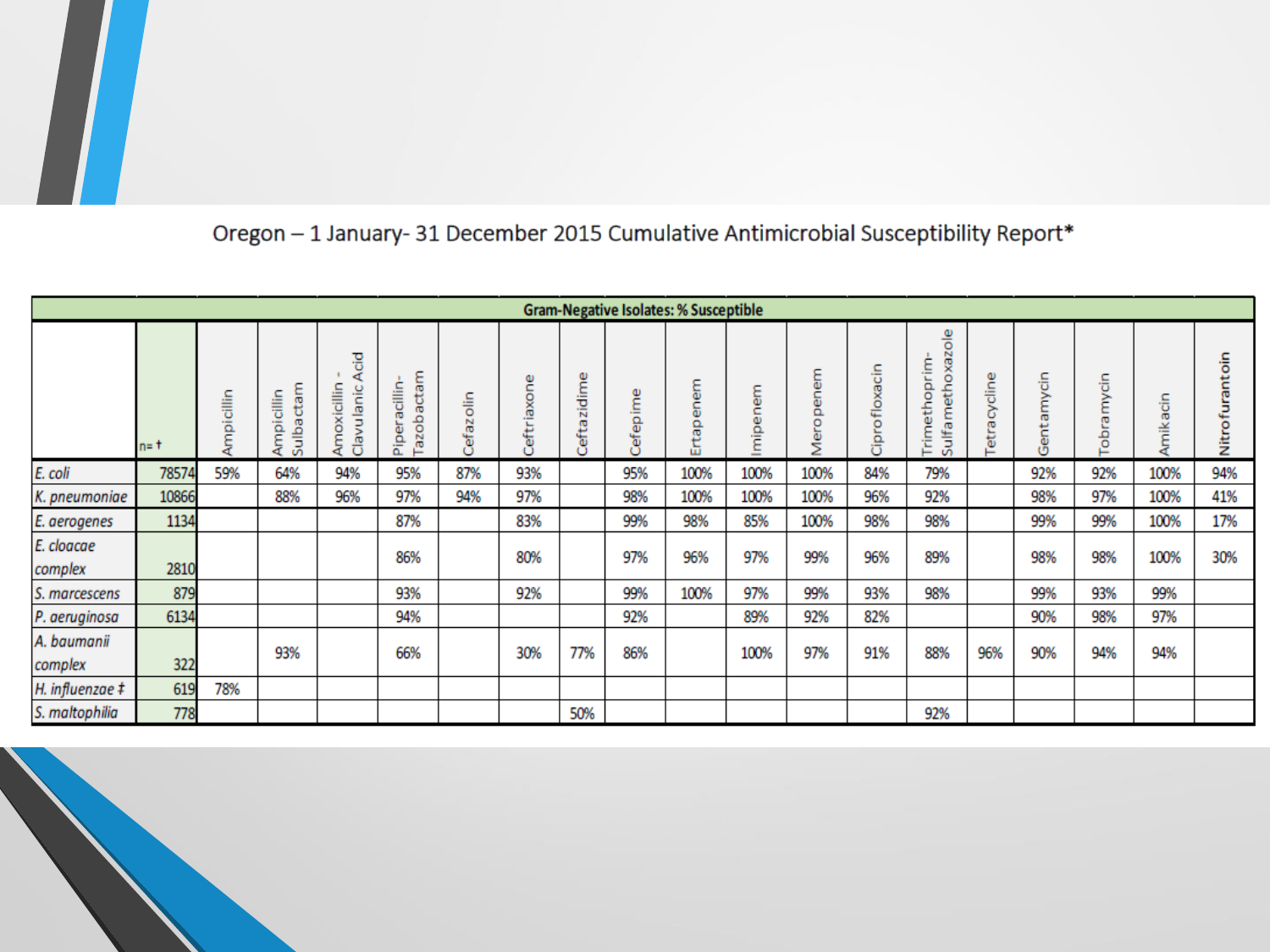|                        | $n = 1$ | enem<br>Ā<br>e<br>m | mipenem | Meropenem |
|------------------------|---------|---------------------|---------|-----------|
| E. coli                | 78574   | 100%                | 100%    | 100%      |
| K. pneumoniae          | 10866   | 100%                | 100%    | 100%      |
| E. aerogenes           | 1134    | 98%                 | 85%     | 100%      |
| E. cloacae<br>complex  | 2810    | 96%                 | 97%     | 99%       |
| S. marcescens          | 879     | 100%                | 97%     | 99%       |
| P. aeruginosa          | 6134    |                     | 89%     | 92%       |
| A. baumanii<br>complex | 322     |                     | 100%    | 97%       |
| H. influenzae $#$      | 619     |                     |         |           |
| S. maltophilia         | 778     |                     |         |           |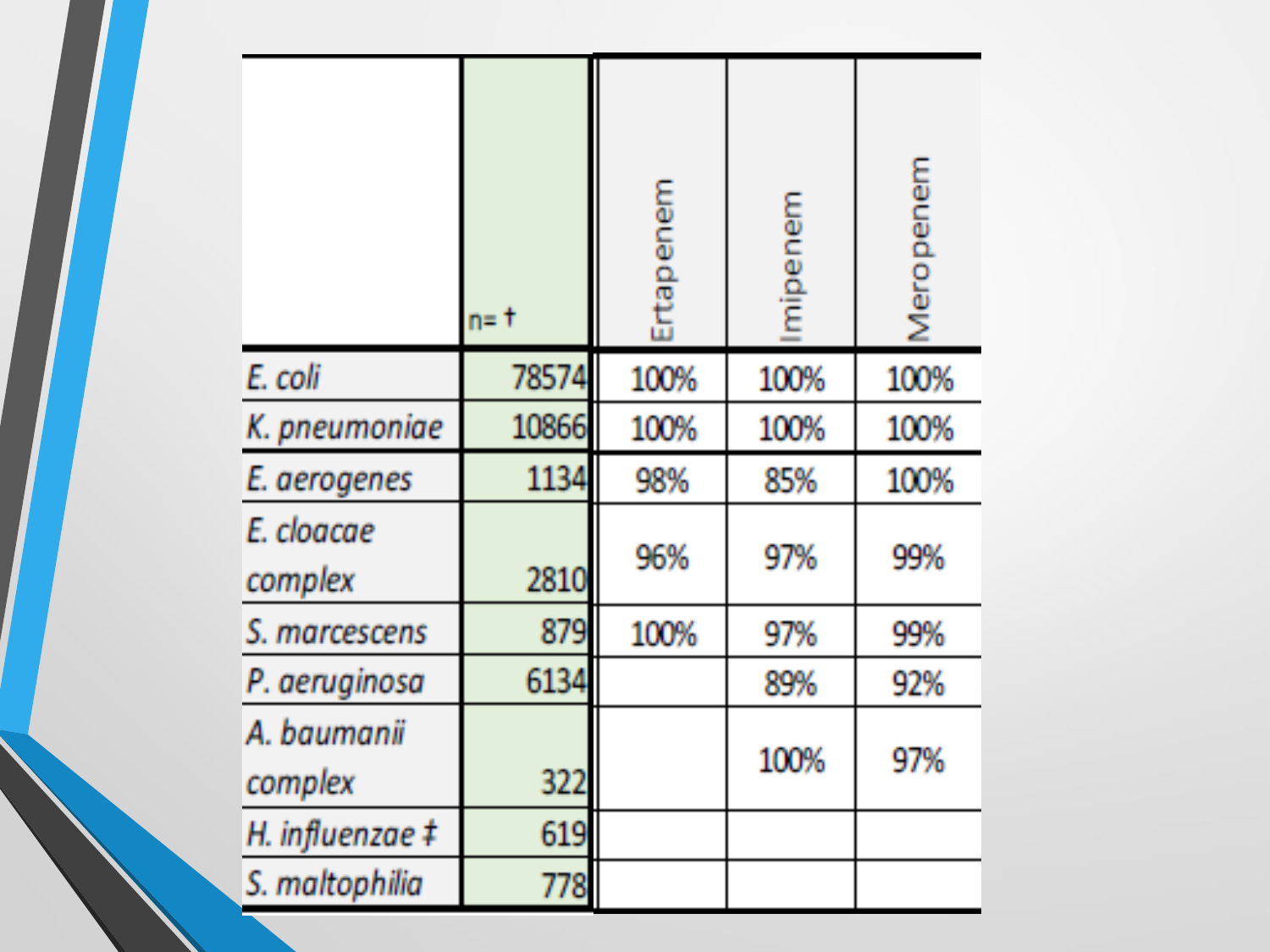|                        | $n = 1$ | Ceftriaxone | Ceftazidime | Defepime |
|------------------------|---------|-------------|-------------|----------|
| E. coli                | 78574   | 93%         |             | 95%      |
| K. pneumoniae          | 10866   | 97%         |             | 98%      |
| E. aerogenes           | 1134    | 83%         |             | 99%      |
| E. cloacae<br>complex  | 2810    | 80%         |             | 97%      |
| S. marcescens          | 879     | 92%         |             | 99%      |
| P. aeruginosa          | 6134    |             |             | 92%      |
| A. baumanii<br>complex | 322     | 30%         | 77%         | 86%      |
| H. influenzae $#$      | 619     |             |             |          |
| S. maltophilia         | 778     |             | 50%         |          |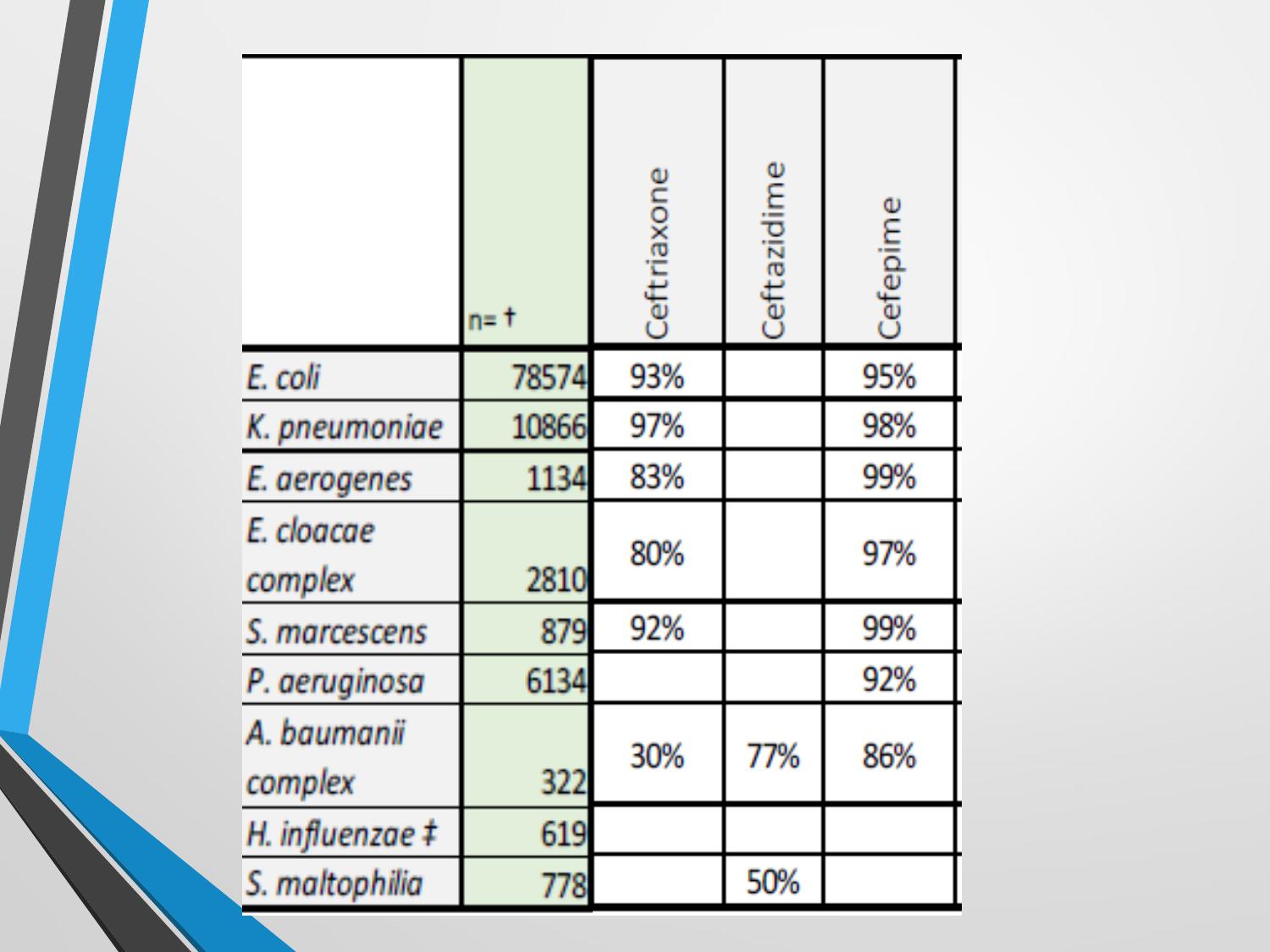|                       | $n = t$ | Trimethoprim-<br>Sulfamethoxazole | Amoxicillin -<br>Clavulanic Acid | Nitrofurantoin |
|-----------------------|---------|-----------------------------------|----------------------------------|----------------|
| E. coli               | 78574   | 79%                               | 94%                              | 94%            |
| K. pneumoniae         | 10866   | 92%                               | 96%                              | 41%            |
| E. aerogenes          | 1134    | 98%                               |                                  | 17%            |
| E. cloacae<br>complex | 2810    | 89%                               |                                  | 30%            |
| S. marcescens         | 879     | 98%                               |                                  |                |
| P. aeruginosa         | 6134    |                                   |                                  |                |
| A. baumanii           |         |                                   |                                  |                |
| complex               | 322     | 88%                               |                                  |                |
| H. influenzae $#$     | 619     |                                   |                                  |                |
| S. maltophilia        | 778     | 92%                               |                                  |                |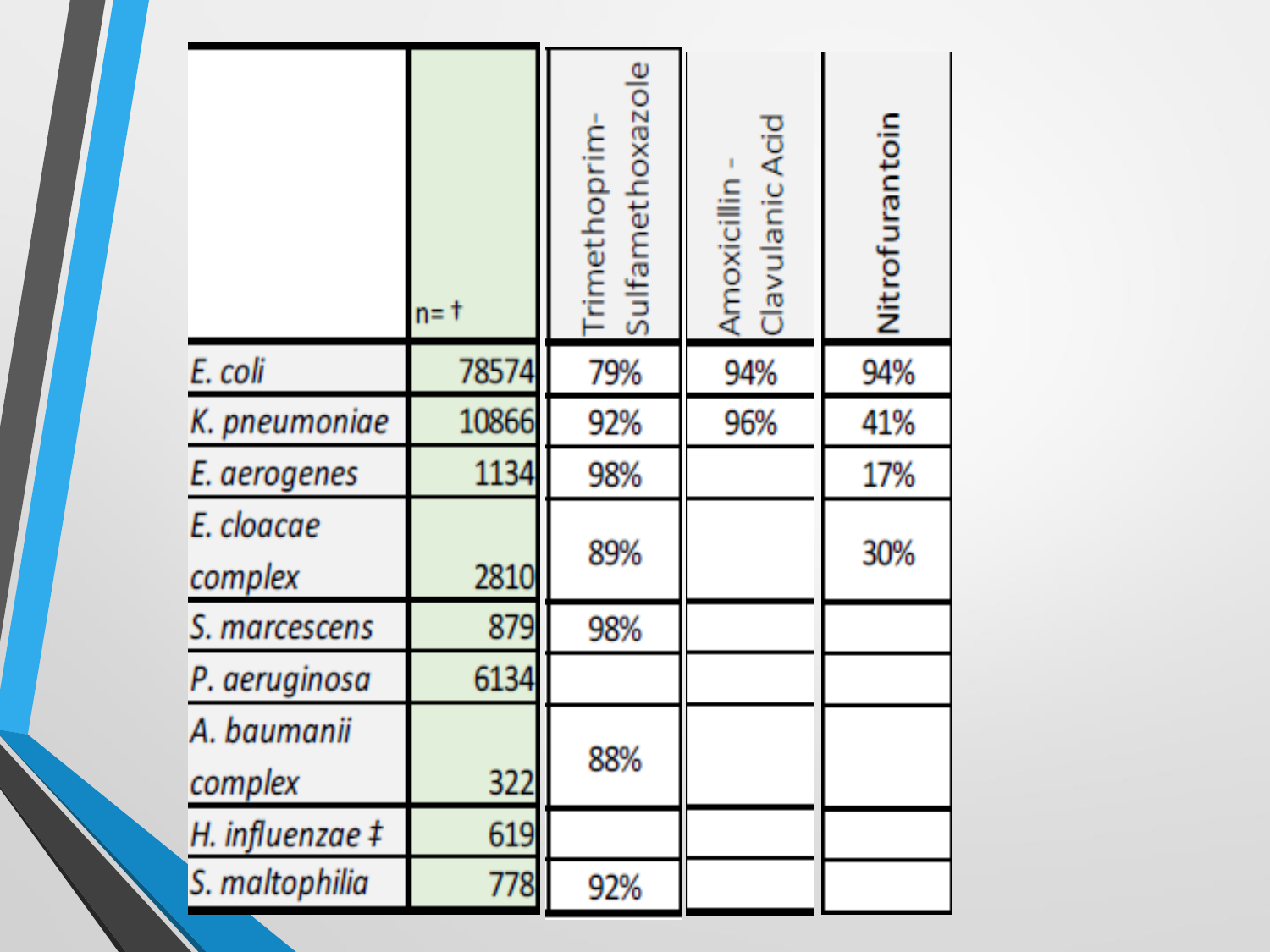## *P. aeruginosa*

- **Pip-tazo 94% (91% tri-county, 97% outside tri-county)**
- **Cefepime 92%**
- Meropenem 92% & Imipenem 89%
- Cipro 82%
- Gent 90%
- **Tobra 98%**
- Amikacin 97%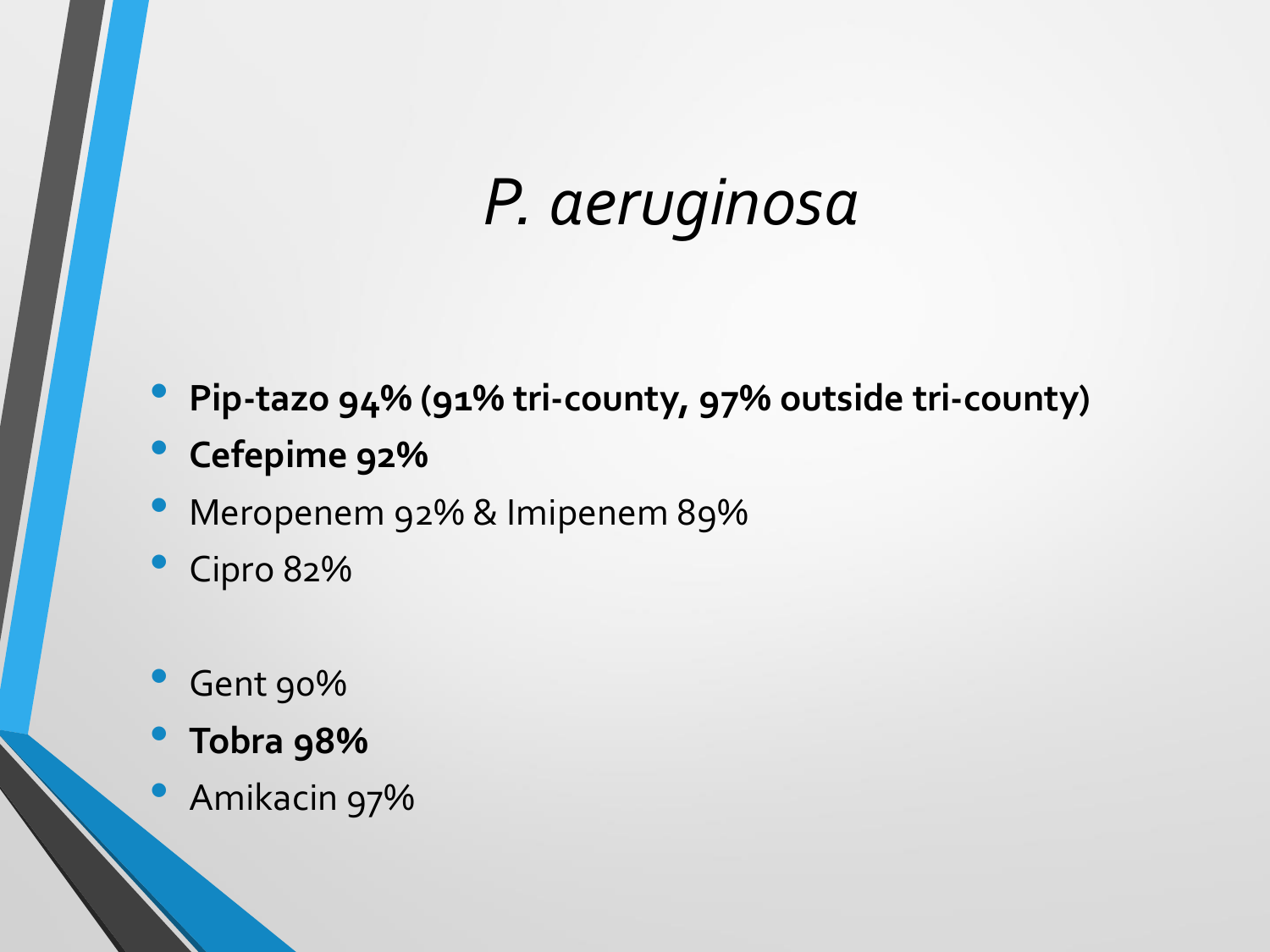## Conclusions

- 2015 Statewide Antibiogram offers new insights into Oregon antimicrobial susceptibility data
- 60% of *S. aureus* are MSSA
- Relatively low rate of Gram-negative resistance
	- EgTMP-SMX above 80% threshold for UTI treatment; nitrofurantoin highly susceptible for most bugs
	- Eg. *P. aeruginosa* highly susceptible to pip-tazo & cefepime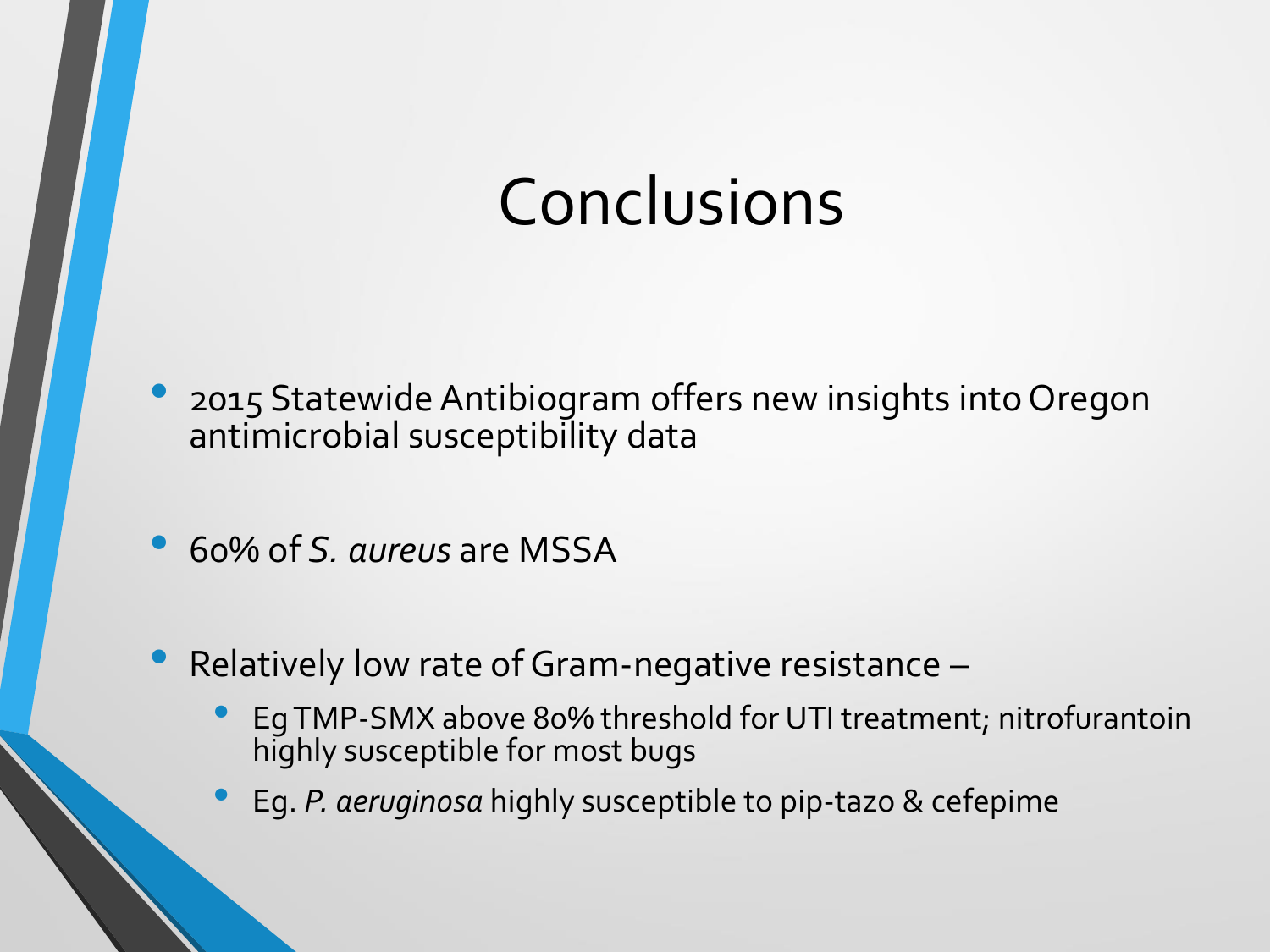#### Future Directions

• Re-survey laboratorians and IPs this fall – update Oregon antibiogram creation & distribution/use practices

• Update the statewide Antibiogram with 2017 data

• Conduct qualitative interviews to better understand potential utility & implementation of statewide antibiogram

Explore "raw data" collection from the laboratories for improved understanding of statewide antimicrobial resistance.